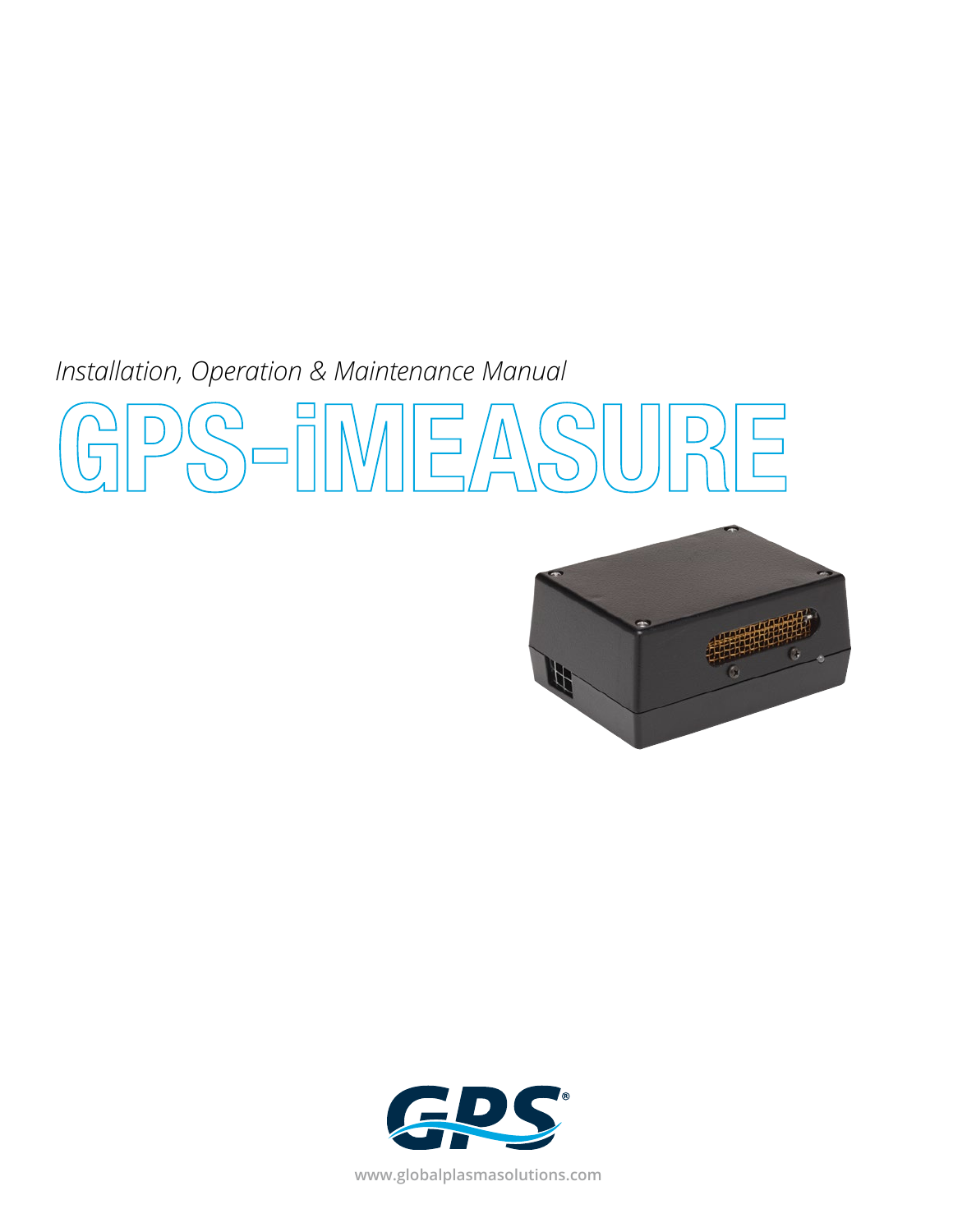Thank your choosing the GPS-iMeasure™. The GPS-iMEASURE is the first commercially available ion detector that can be permanently mounted in the space to measure ion levels in real time and report back to a BMS.

### *Hardware Required by Installer*

- Mounting screws
- Electrical connectors

### *Installation Location*

GPS recommends the GPS-iMEASURE be installed in the breathing zone of the space to be monitored.

### *Mechanical Installation*

- 1. Select a location for installation. Find an area that will minimize, dust, dirt, and water contamination.
- 2. Remove the four screws that secure GPS-iMEASURE to the subbase.
- 3. Insert wires through hole on back. Secure it to the wall with field supplied screws.

### *Electrical Installation*

### **CAUTION: MAKE SURE POWER IS DISCONNCTED FROM HVAC EQUIPMENT BEFORE INSTALLATION**

- Verify voltage of the circuit the GPS-iMEASURE will be connected: INPUT VOLTAGE RANGE 12- 24VDC
- Wire the GPS-iMEASURE per the following (see FIGURE 1):

Pin 1= 12 to 24VDC Supply (+)

Pin 2= 12 to 24VDC Supply (-)

Pin 3 = Earth Ground

Pin 4= Output Common (-) The output reference must be isolated, and it cannot be at earth ground or at the (-) supply rail connected from pin 2

Pin 5= nalog Output to BMS 0VDC to +10VDC

### *Scale Selection*

The scale on which the ions are read can be adjusted. To adjust the range (sensitivity) to the ion level, move the white jumper on the control board (see FIGURE 2).

- 1. No Jumper = 10K ions
- 2. Jumper on center and 100K pin = 100,000 ions
- 3. Jumper on center and 1M pin = 1,000,000 ions



Figure 2



Once 12VDC to 24VDC is applied, the GPS-iMEASURE will go through a 60 second calibration cycle. During this time, the LED on the side wall will flash green and the output will go to 0VDC. The LED will be solid green when power is applied and there are no faults. Upon a fault the LED will turn red.





Figure 1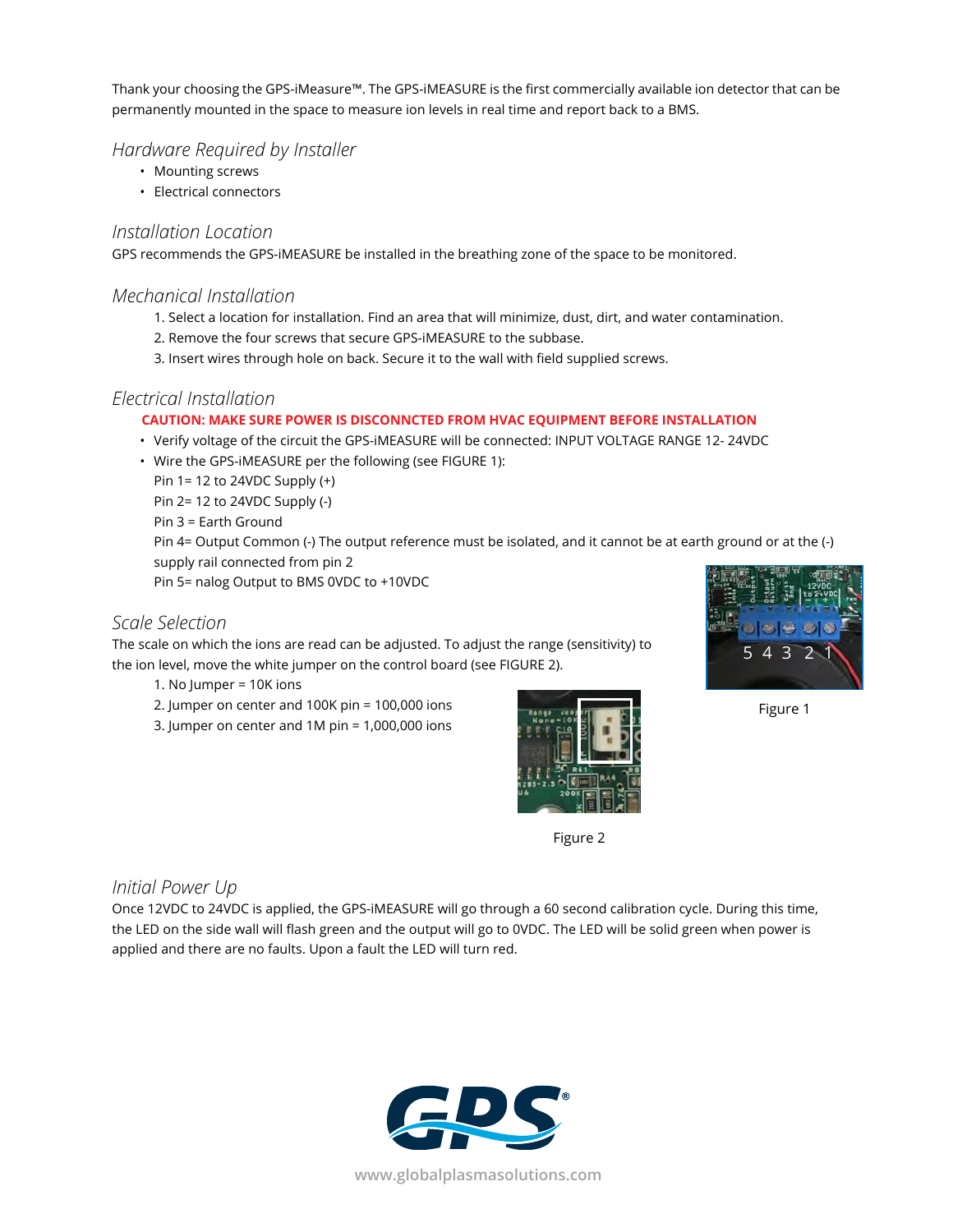# *Auto Zero Squence*

During this sequence, the fan will turn off and the internal chamber voltage will be held at a reference voltage for 30 seconds. The fan and chamber voltage will then activate after the 30 second delay. After the 30 second stabilization period, the auto zero cycle ends, and the ion measuring starts.

## *Maintenance*

Accumulation of lint and dust, spider webs or web fragments within the ion chamber can cause inaccurate readings, the inability to auto zero or the ability to maintain a proper chamber voltage. This can usually be corrected by cleaning the chamber with canned compressed air. It is advisable to periodically blow out the chamber with compressed air. The frequency of this preventative procedure will depend on the environment in which it is used. Cleaning the unit/ chamber once a year should be sufficient in non-industrial environments.



**www.globalplasmasolutions.com**